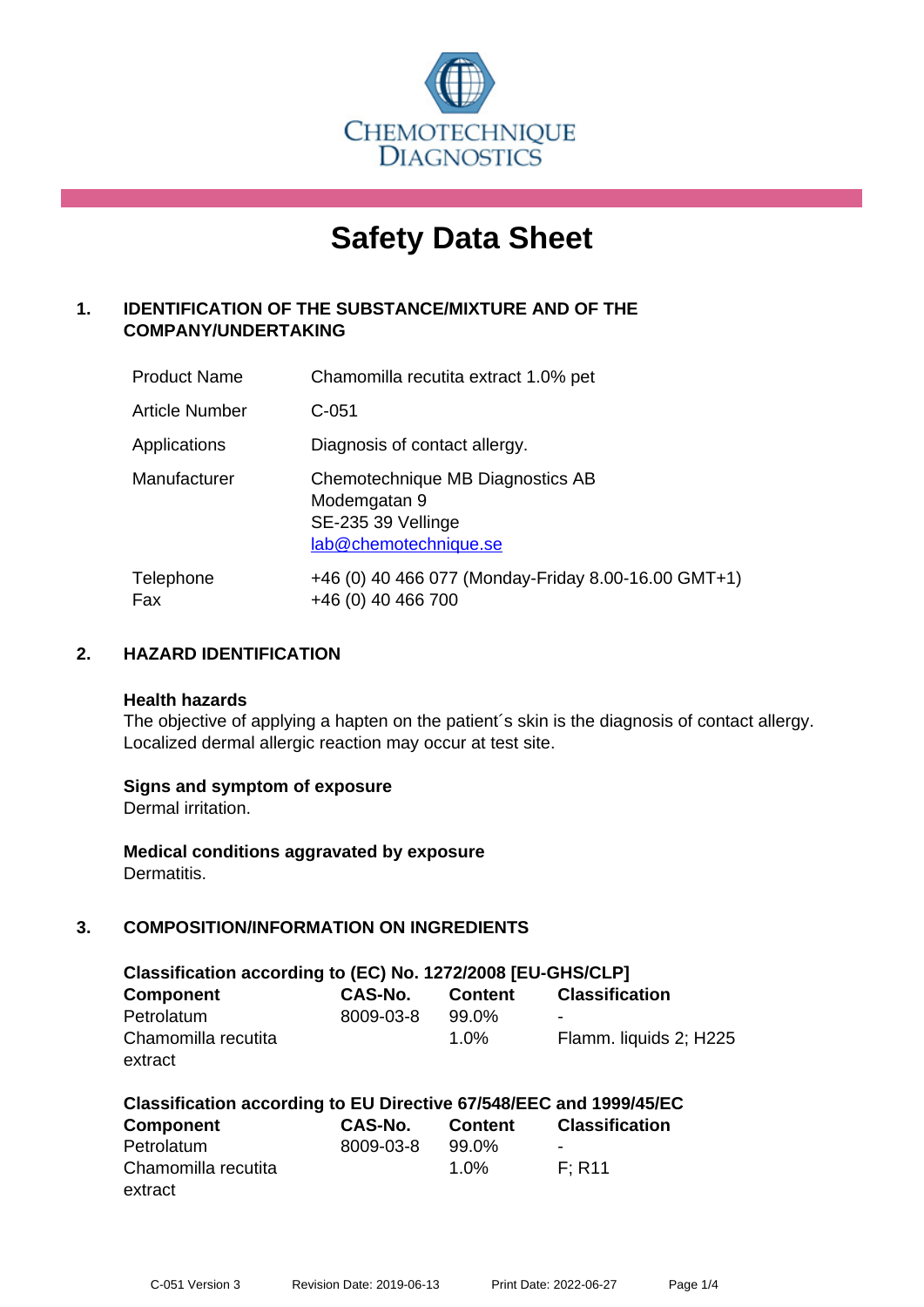## **4. FIRST AID MEASURES**

## **Emergency and first aid procedures**

Obtain medical attention.

# **5. FIRE-FIGHTING MEASURES\***

#### **Suitable extinguish media**

CO2, powder or water spray. Fight larger fires with water spray or alcohol resistant foam.

# **For safety reasons unsuitable extinguishing agents**

Water with full jet.

## **Special protective equipment for fire-fighters**

Wear self-contained respiratory protective device. Wear fully protective suit.

\*Data is shown for petrolatum only

## **6. ACCIDENTAL RELEASES MEASURES**

**Steps to be taken if material is released or spilled** Contain and place in a closed container.

# **7. HANDLING AND STORAGE**

**Precautions to be taken in handling and storage** Store dark at 5-8°C. Avoid extended exposure to light. FOR EXTERNAL USE ONLY.

# **8. EXPOSURE CONTROLS/PERSONAL PROTECTION**

**Respiratory protection** Not required.

**Ventilation** Local exhaust.

**Protective gloves** Disposal gloves.

#### **Eye protection** Not required with normal use.

## **Work/Hygienic practices**

Wash hands after each use.

## **9. PHYSICAL AND CHEMICAL PROPERTIES**

Odour Fragrance

Appearance Brown-Yellow Semi-solid

Melting point\* 50-55° C Flash point\*  $>100^{\circ}$ C

Boiling point\* No data available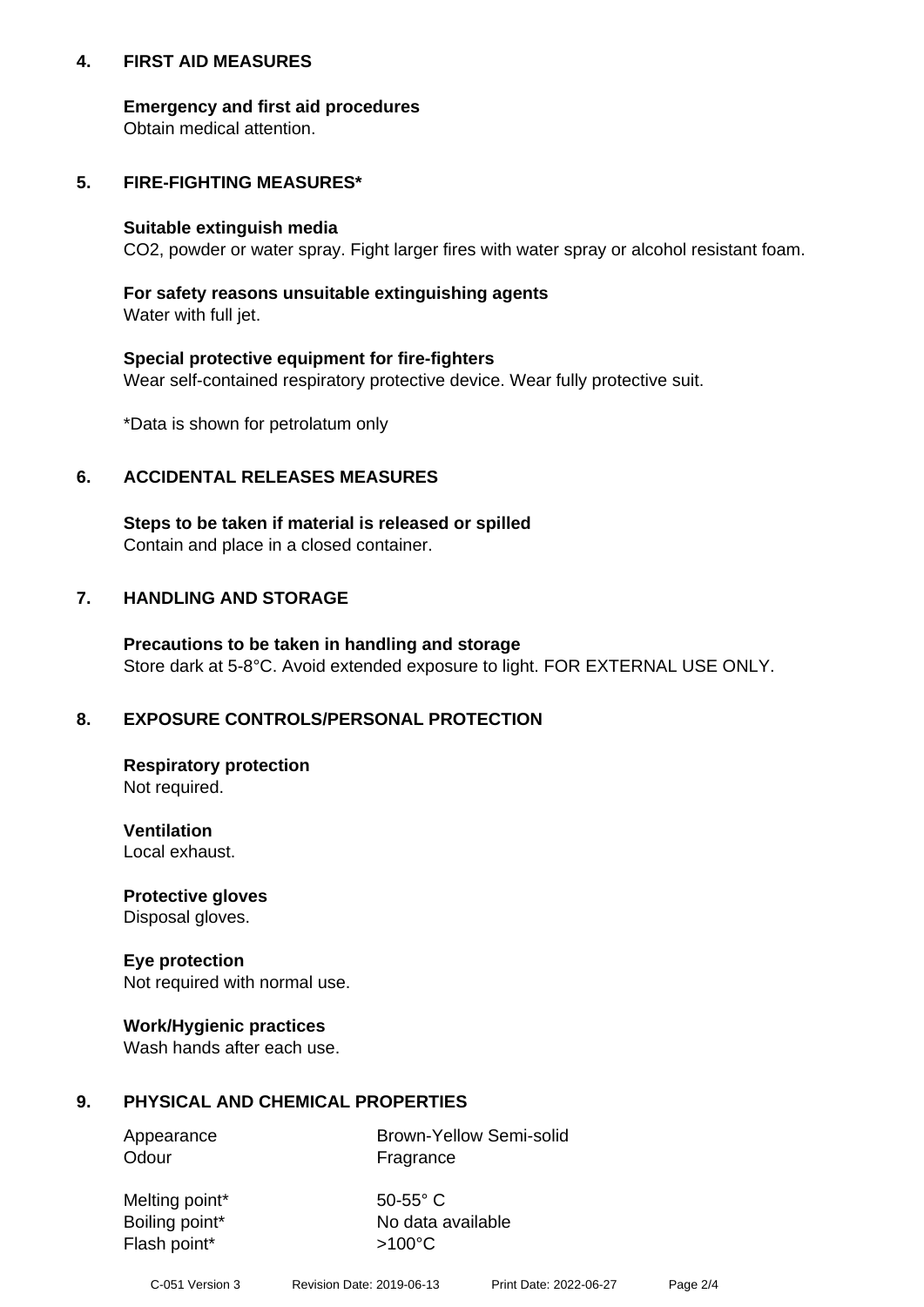Density\* No data available. Solubility in/Miscibility with Water\*

Self ignition\* Product does not self ignite. Danger of explosion\* Product does not present an explosion hazard. Insoluble

\*Data is shown for petrolatum only

# **10. STABILITY AND REACTIVITY**

#### **Incompability**

May react with strong oxidizing agents.

#### **Stability**

Stable at recommended storage conditions.

#### **Hazardous byproducts**

Combustion may generate CO, CO2 and other oxides.

**Hazardous polymerization**

Will not occur.

## **11. TOXICOLOGICAL INFORMATION**

No data available.

## **12. ECOLOGICAL INFORMATION**

No data available.

## **13. DISPOSAL CONSIDERATIONS**

#### **Waste disposal method**

Comply with federal, state/provincial and local regulation.

#### **14. TRANSPORT INFORMATION**

Not dangerous goods.

## **15. REGULATORY INFORMATION**

The classification is according to the latest editions of the EU lists, and extended by company and literature data.

#### **16. OTHER INFORMATION**

#### **Text of H-statements and R-phrases mentioned in Section 3**

| Flamm. liquids 2 | Flammable liquids (Category 2)     |
|------------------|------------------------------------|
| H <sub>225</sub> | Highly flammable liquid and vapour |
| -F               | Flammable                          |
| <b>R11</b>       | Highly flammable                   |
|                  |                                    |